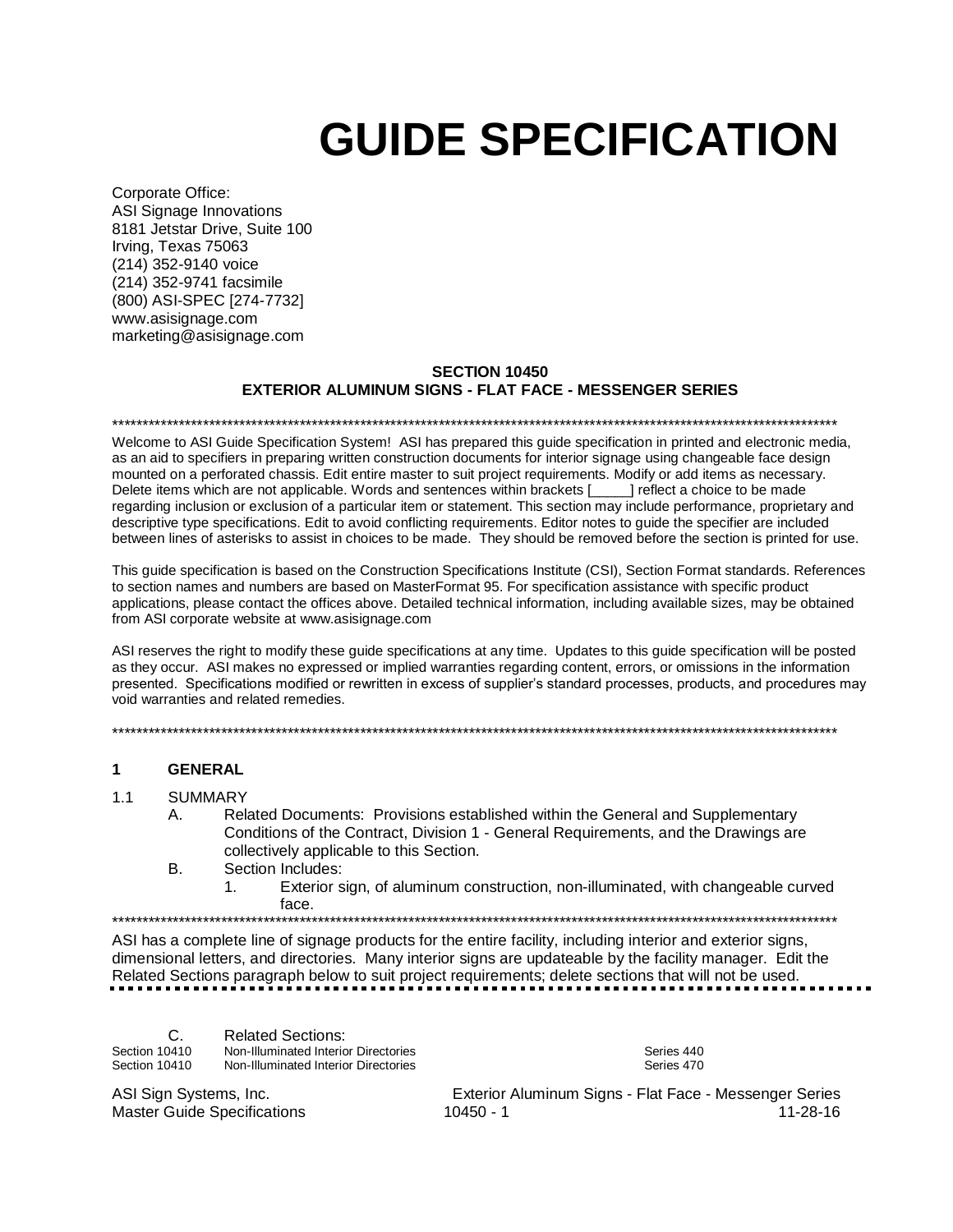| Section 10410 | Non-Illuminated Interior Directories                                             | Series 490                     |
|---------------|----------------------------------------------------------------------------------|--------------------------------|
| Section 10410 | Illuminated Interior Directories                                                 | Series 530                     |
| Section 10410 | Illuminated Interior Directories                                                 | Series 560                     |
| Section 10410 | <b>Illuminated Interior Directories</b>                                          | Series 570                     |
| Section10420  | Cast Plaques                                                                     | Cast Plaques                   |
| Section 10440 | Interior Signage - Photochemically-Etched ADA Signs                              | SignEtch I                     |
| Section 10440 | Interior Signage - Photochemically-Etched Plaque Signs                           | SignEtch II                    |
| Section 10430 | Dimensional Letters - Fabricated Metal                                           | <b>LF Series</b>               |
| Section 10430 | Dimensional Letters - Cut Metal                                                  | <b>LPS Series</b>              |
| Section 10430 | Dimensional Letters - Cast Metal                                                 | <b>LC Series</b>               |
| Section 10430 | Dimensional Letters - Metal-Laminate Acrylic                                     | <b>LPL Series</b>              |
| Section 10430 | Dimensional Letters - Molded Plastic                                             | <b>LM Series</b>               |
| Section 10430 | Dimensional Letters - Precision Cut Acrylic                                      | <b>LPP Series</b>              |
| Section 10440 | Dimensional Letters - Cut Vinyl                                                  | <b>LTV Series</b>              |
| Section 10430 | Specialty Signs - Simulated stone materials                                      | <b>Simulated Materials</b>     |
| Section 10430 | Exterior Fiberglass Signs - 4 Sided Non Illuminated Monolith                     | Series 940S                    |
| Section 10430 | Exterior Fiberglass Signs - 4 Sided Non Illuminated Pylon                        | Series 840R                    |
| Section 10430 | Exterior Fiberglass Signs - 3 Sided Non Illuminated Monolith                     | Series 930S                    |
| Section 10430 | Exterior Fiberglass Signs - 3 Sided Non Illuminated Pylon                        | Series 830R                    |
| Section 10430 | Exterior Fiberglass Signs - 2 Sided Non-Illuminated Monolith                     | Series 920                     |
| Section 10430 | Exterior Fiberglass Signs - 2 Sided Non Illuminated Pylon                        | Series 820                     |
| Section 10430 | Exterior Fiberglass Signs - 2 Sided Non Illuminated Monolith                     | Series 920CF                   |
| Section 10430 | Exterior Fiberglass Signs - 2 Sided Non Illuminated Pylon - Curved Face          | Series 820CF                   |
| Section 10430 | Exterior Fiberglass Signs - 4 Sided Illuminated Monolith                         | Series 1140S                   |
| Section 10430 | Exterior Fiberglass Signs - 4 Sided Illuminated Pylon -                          | Series 1040R                   |
| Section 10430 | Exterior Fiberglass Signs - 3 Sided Illuminated Monolith -                       | Series 1130S                   |
| Section 10430 | Exterior Fiberglass Signs - 3 Sided Illuminated Pylon -                          | Series 1030R                   |
| Section 10430 | Exterior Fiberglass Signs - 2 Sided Illuminated Monolith -                       | Series 1120                    |
| Section 10430 | Exterior Fiberglass Signs - 2 Sided Illuminated Pylon -                          | Series 1020                    |
| Section 10430 | Exterior Fiberglass Signs - 2 Sided Illuminated Pylon - Curved Face              | Series 1020CF                  |
| Section 10430 | Exterior Fiberglass Signs - Non-Illuminated Post and Panel                       | Series 820                     |
| Section 10430 | Exterior Fiberglass Signs - Illuminated Post and Panel                           | Series 1020                    |
| Section 10430 | Exterior Fiberglass Signs - Illuminated Wall Mounted                             | Series 1014                    |
| Section 10430 | Exterior Fiberglass Signs - Non-Illuminated Wall Mounted                         | Series 814/825                 |
| Section 10430 | Exterior Aluminum Signs - Post and Panel                                         | 2100 Series                    |
| Section 10430 | Exterior Aluminum Signs - Post and Panel                                         | 2300 Series                    |
| Section 10430 | Exterior Aluminum Signs - Post and Panel                                         | 2400 Series                    |
| Section 10430 | Exterior Aluminum Signs - Post and Panel                                         | 2500 Series                    |
| Section 10430 | Exterior Aluminum Signs - Curved Face                                            | <b>Pacific Exterior</b>        |
| Section 10430 | Exterior Aluminum Signs - Interchangeable Components                             | Compass                        |
| Section 10430 | Exterior Aluminum Signs - Flat Face                                              | Messenger Exterior             |
| Section 10440 |                                                                                  | Series SP                      |
|               | <b>Interior Unframed Signs</b><br>Interior 4 Sided Framed Signs -                |                                |
| Section 10440 | Interior Unframed Signs - Plastic Laminate or Acrylic with Raster Braille        | Series 320/390<br><b>InTac</b> |
| Section 10440 |                                                                                  |                                |
| Section 10440 | Interior Unframed Sign - Photopolymer Bonded to Acrylic                          | <b>InTouch</b>                 |
| Section 10440 | Interior Unframed Signs - Photopolymer Bonded to Plastic Laminate/PETG Intouch 2 |                                |
| Section 10440 | Interior Door Signage - Thermoformed Resin - InForm                              | InForm<br><b>EmBoss</b>        |
| Section 10440 | Interior Unframed Signs - Embossed (EmBoss)                                      |                                |
| Section 10420 | Interior Updateable Signs                                                        | <b>WS Series</b>               |
| Section 10440 | Interior Updateable Signs -                                                      | Inhouse <sup>™</sup> Classic S |
| Section 10440 | Interior Room Control Signs -                                                    | <b>SL Series</b>               |
| Section 10440 | Interior Directional Signs -                                                     | <b>PMA Series</b>              |
| Section 10440 | Interior Overhead Signs -                                                        | <b>PAP Series</b>              |
| Section 14440 | Interior Desk Signs -                                                            | 200 Series                     |
| Section 10440 | Interior Modular Interchangeable Signs - Interior 20                             | Interior 20                    |
| Section 10440 | Interior Modular Interchangeable Signs - Infinity                                | Infinity                       |
| Section 10440 | Interior Modular Component Signs - Flat Face                                     | Messenger Interior             |
| Section 10440 | Interior Modular Interchangeable Signs - Curved Face                             | Pacific Interior               |
| Section 10440 | Interior Unframed Signs - ECR Photopolymer-Based ADA Signage                     | Terra                          |
| Section 10440 | Interior Aluminum Extrusion Sign with Changeable Insert Curved                   | Horizon                        |
| Section 10440 | Interior Aluminum Extrusion Sign with Changeable Insert Flat                     | Venus                          |
| Section 10440 | Interior Modular Interchangeable Signs - Jigsaw                                  | Jigsaw                         |
| Section 10440 | Interior Modular Interchangeable Signs - Puzzle                                  | Puzzle                         |

ger Exterior<br>}P ies<br><sup>,™</sup> Classic Series 380<br><sup>es</sup>

ASI Sign Systems, Inc. **Exterior Aluminum Signs - Flat Face - Messenger Series**<br>11-28-16 11-28-16 Master Guide Specifications 10450 - 2 11-28-16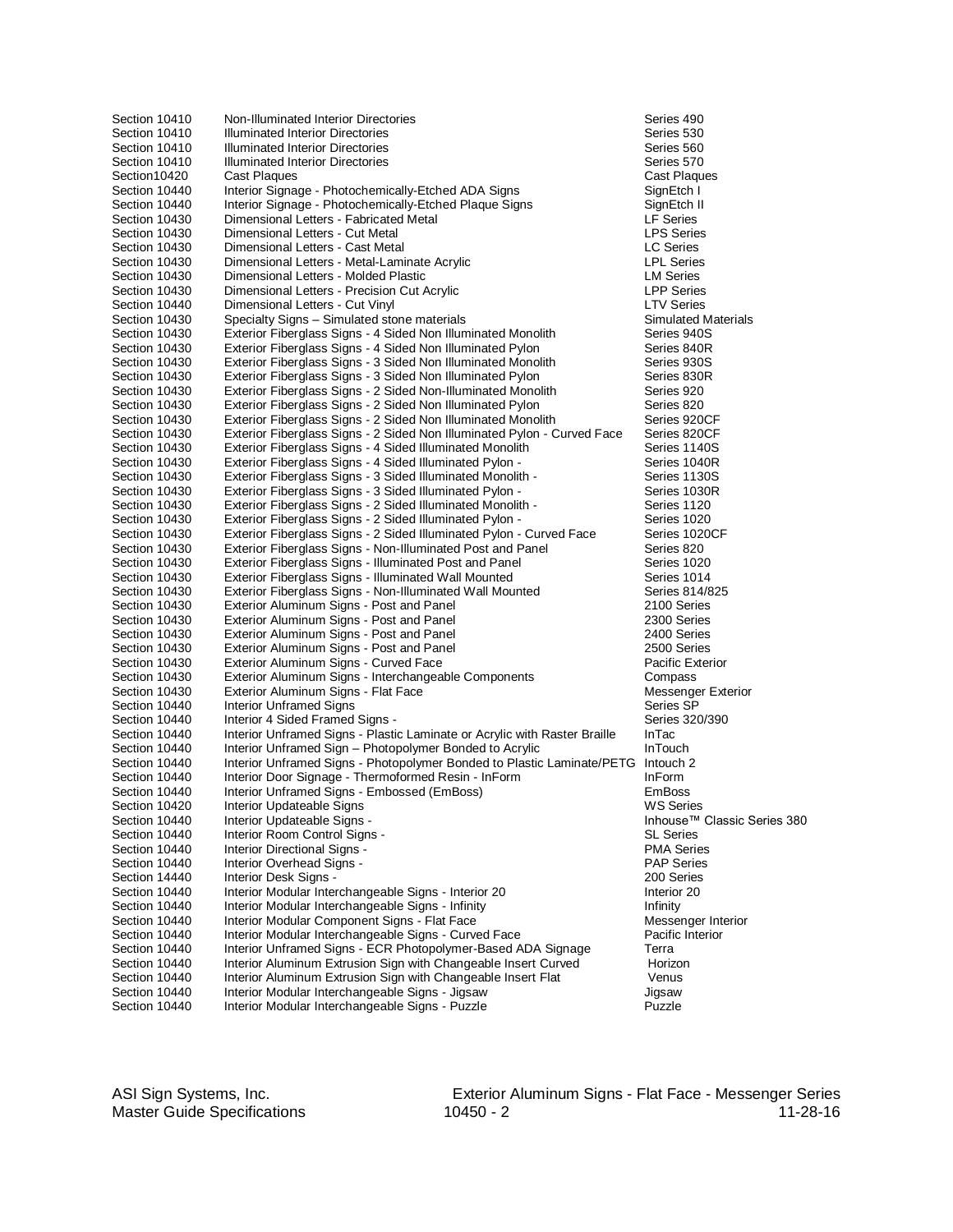If specific sign quantities, sizes, layouts, and graphic processes are not scheduled, an allowance may be utilized to set aside a monetary amount sufficient for purchase, delivery, and installation of signage.

D. [Allowances: Work of this section is affected by allowances. Refer to Division 1 for allowance amounts and requirements.]

#### $1.2$ **QUALITY ASSURANCE**

Include quality assurance requirements below which are consistent with the size and scope of the project and extent of work of this section. Only request qualification statements you intend to review, and which are necessary to establish qualifications of the product, manufacturer, or installer.

- Supplier: Obtain all products in this section from a single supplier. А.
- $B<sub>1</sub>$ Regulatory Requirements: Products shall meet requirements of the Americans With Disabilities Act Accessibility Guidelines (ADAAG) and local amendments and modifications.
- C. Installer: Installation shall be performed by installer specialized and experienced in work similar to that required for this project.

Include submittal requirements below which are consistent with the scope of the project and extent of work of this section. Only request submittals which are necessary for review of design intent.

- $1.3$ **SUBMITTALS** 
	- А. Submit in accordance with requirements of Division 1.
	- **B.** Product Data: Submit product data for specified products. Include material details for each sian specified.
	- $C_{\cdot}$ Shop Drawings: Submit shop drawings showing layout, profiles, and product components, including dimensions, anchorage, and accessories.
	- D. Samples: Submit supplier's standard color chart for selection purposes and selected colors for verification purposes.
	- Е. Installation: Submit supplier's installation instructions.
	- **Closeout Submittals:** F.
		- Submit operation and maintenance data for installed products, including precautions  $1.$ against harmful cleaning materials and methods.
		- $2.$ Submit warranty documents specified herein.
- $1.4$ DELIVERY, STORAGE, AND HANDLING
	- Comply with requirements of Division 1. А.
		- Comply with manufacturer's ordering instructions and lead time requirements toavoid  $1<sub>1</sub>$ construction delays.
		- $2.$ Deliver products in manufacturer's original, unopened, undamaged containers with identification labels intact.
		- $3<sub>1</sub>$ Store products protected from weather, temperature, and other harmful conditions as recommended by supplier.
		- $4.$ Handle products in accordance with manufacturer's instructions.
- $1.5$ **WARRANTY** 
	- Project Warranty: Comply with requirements of Division 1. A.
	- Manufacturer's Warranty: Submit manufacturer's standard warranty document executed by **B.** authorized company official.
		- $1$ Warranty Period: Two (2) years from product ship date.

| ASI Sign Systems, Inc.             |           | Exterior Aluminum Signs - Flat Face - Messenger Series |
|------------------------------------|-----------|--------------------------------------------------------|
| <b>Master Guide Specifications</b> | 10450 - 3 | 11-28-16                                               |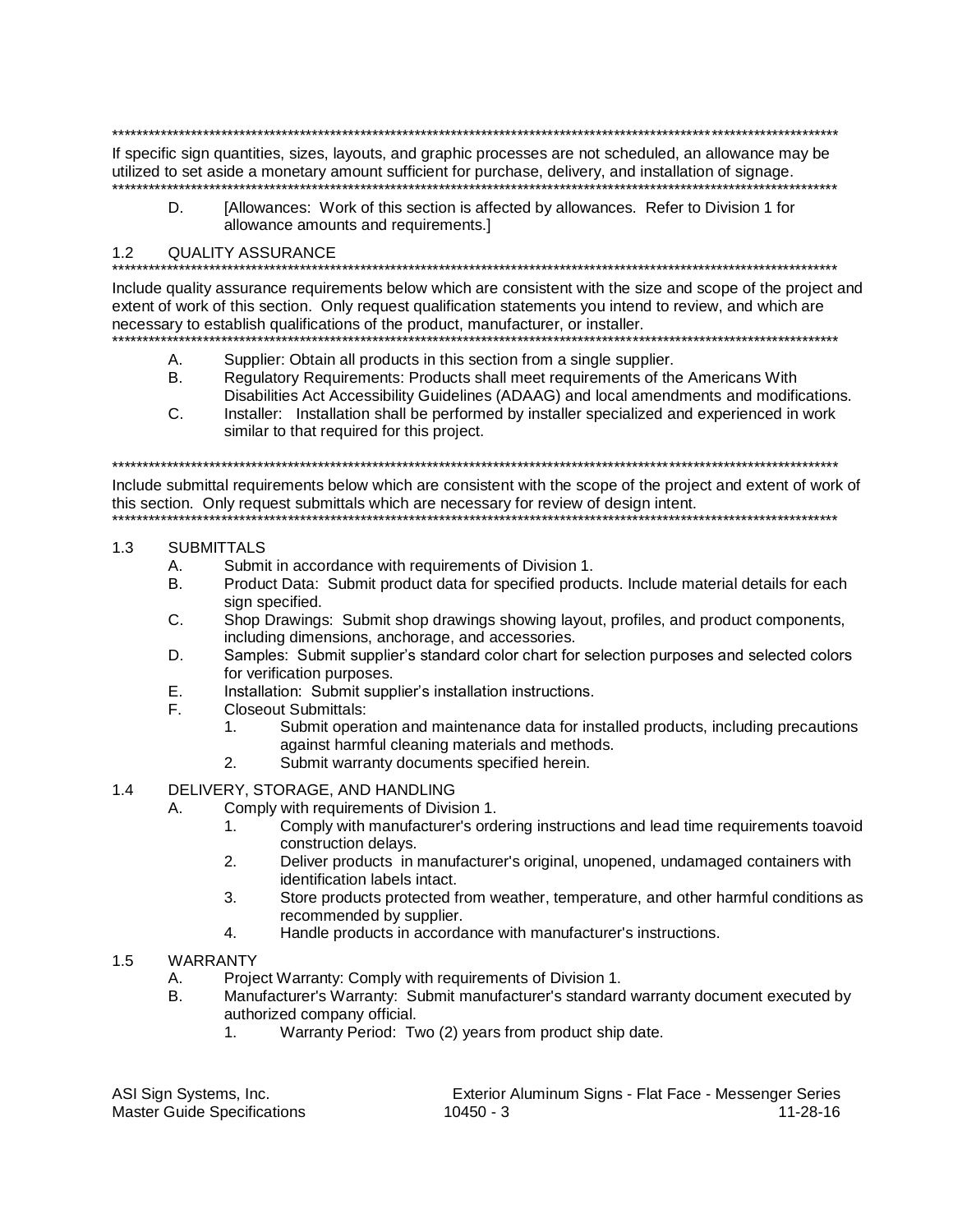#### $2<sup>1</sup>$ **PRODUCTS**

In 2.1A1 below, modify to reflect name, address, and phone/fax of local ASI Affiliate who is supplying to product or system to the project. **SIGNAGE SYSTEMS**  $2.1$ А. Acceptable Manufacturers: ASI Signage Innovations, 8181 Jetstar Drive, Suite 100, Irving, Texas 75063; (214)  $1<sub>1</sub>$ 352-9140 telephone; (214) 352-9741 facsimile; (800) ASI-SPEC [274-7732] Substitutions: Submit in accordance with Section 01600.  $\mathcal{P}$ **B.** Acceptable Product: Messenger Series, non-illuminated, changeable flat face aluminum sign. In 2.1C-F below, select type of signs and mounting options C. Messenger Exterior Monolith. Note: Aluminum panels are available in five standard panels' widths, from 24" to 82." Each standard width is available in a series of standard heights from 2" to 72." Aluminum panel size(s), [ x  $1<sub>1</sub>$ -1  $2.$ Panel color[s]: [Specify from manufacturer's standard color chart.] 3. Letter style[s] and letter size[s]: [Specify from manufacturer's standard letter styles chart.1  $4.$ Graphic technique: [Screen process] a) b) [LTV series vinyl letters.] 5. Text or graphic color[s]: [Specify from manufacturer's standard color chart.] Text schedule: [Verify correct capitalization.] 6.  $\overline{7}$ . Mounting: [Ground Sleeve] [Flange Mounted]. Messenger Single Post and Solid Panel "Pictogram" Signs. D. Note: "Pictogram" signs are available in both single-side and double-sided models mounted to a single post with painted steel brackets. Panels are available in three standard, square panel sizes, from 12" x 12" to 24" x 24". Both panels on double-sided signs must be same size. Aluminum panel size, [single-sided] [double-sided] : [\_\_\_\_ x \_\_  $1.$  $2.$ Panel color[s]: [Specify from manufacturer's standard color chart.] 3. Letter style[s] and letter size[s]: [Specify from manufacturer's standard letter styles chart.]  $\overline{4}$ . Graphic technique: [Screen process] a) [LTV series vinyl letters.] b) Text or graphic color[s]: [Specify from manufacturer's standard color chart.] 5. Text schedule: [Verify correct capitalization.] 6. Panel Attachment to Post: Painted steel brackets.  $7<sub>1</sub>$ Mounting: [Ground Sleeve] [Flange Mounted]. 8 Messenger Exterior Wall Mount Signs. Е. Note: Aluminum panels are available in five standard, panel widths, from 24" to 82." Each standard width is available in a series of standard heights from 2" to 72."  $\mathbf{1}$ Aluminum panel(s) size: [\_\_\_\_ x \_\_\_] ASI Sign Systems, Inc. Exterior Aluminum Signs - Flat Face - Messenger Series **Master Guide Specifications**  $10450 - 4$  $11 - 28 - 16$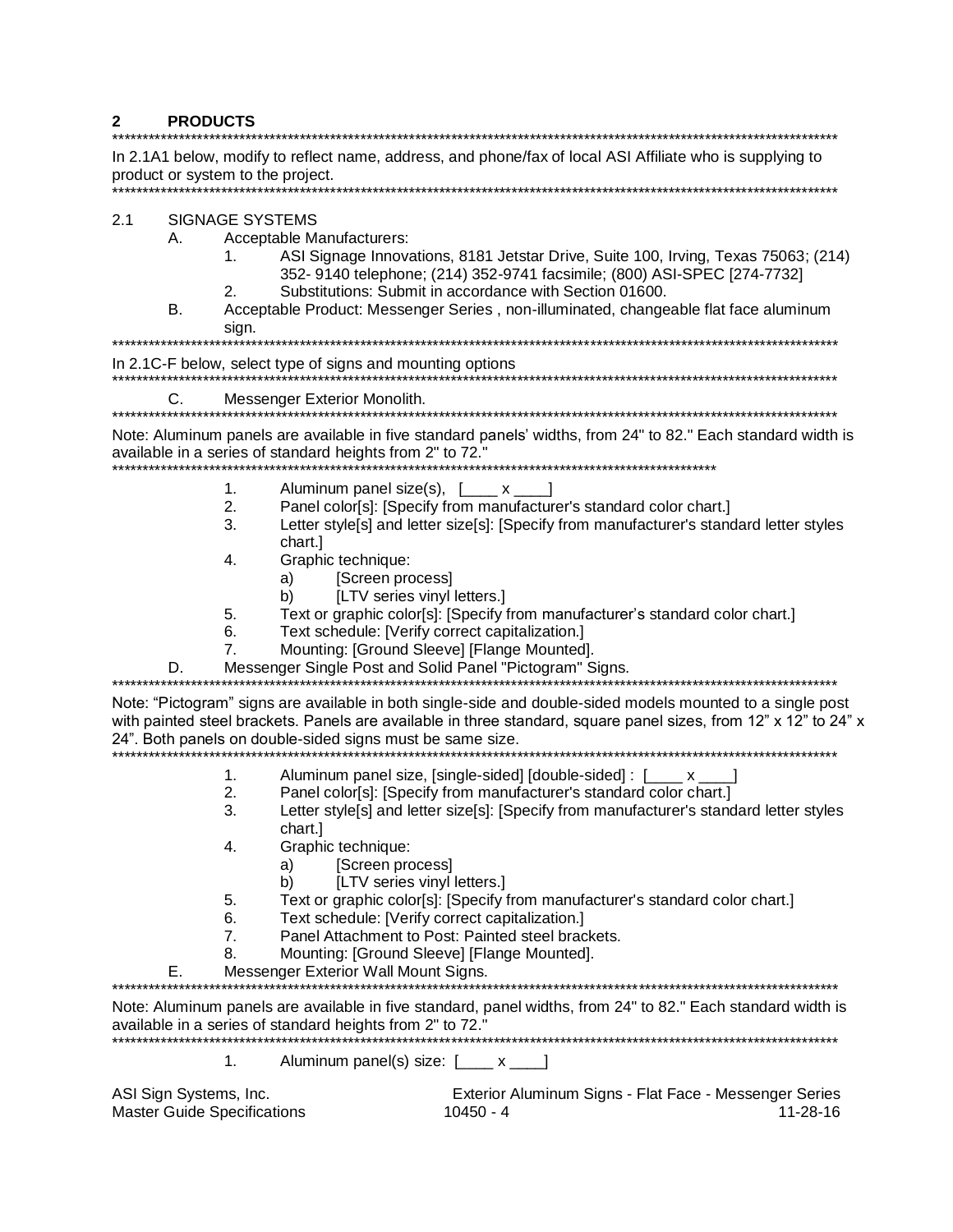- 2. Panel color: [Specify from manufacturer's standard color chart.]
- 3. Text or graphic color[s]: [Specify from manufacturer's standard color chart.]
- 4. Letter style[s] and letter size[s]: [Specify from manufacturer's standard letter styles chart.]
- 5. Graphic technique:
	- a) [Screen process]
	- b) [LTV series vinyl letters.]
- 6. Text schedule: [Verify correct capitalization.]
- 7. Wall Attachment: Painted steel vertical attachment brackets, two per panel.
- F. Messenger Exterior "Pictogram" Panel Wall Mount Signs.

\*\*\*\*\*\*\*\*\*\*\*\*\*\*\*\*\*\*\*\*\*\*\*\*\*\*\*\*\*\*\*\*\*\*\*\*\*\*\*\*\*\*\*\*\*\*\*\*\*\*\*\*\*\*\*\*\*\*\*\*\*\*\*\*\*\*\*\*\*\*\*\*\*\*\*\*\*\*\*\*\*\*\*\*\*\*\*\*\*\*\*\*\*\*\*\*\*\*\*\*\*\*\*\*\*\*\*\*\*\*\*\*\*\*\*\*\*\*\*\*

Note: Aluminum "pictogram" panels are available in four standard, square panel sizes, from 9" x 9" to 24" x 24".<br>\*\*\*\*\*\*\*\*

\*\*\*\*\*\*\*\*\*\*\*\*\*\*\*\*\*\*\*\*\*\*\*\*\*\*\*\*\*\*\*\*\*\*\*\*\*\*\*\*\*\*\*\*\*\*\*\*\*\*\*\*\*\*\*\*\*\*\*\*\*\*\*\*\*\*\*\*\*\*\*\*\*\*\*\*\*\*\*\*\*\*\*\*\*\*\*\*\*\*\*\*\*\*\*\*\*\*\*\*\*\*\*\*\*\*\*\*\*\*\*\*\*\*\*\*\*\*\*\*

- 1. Aluminum panel size: [\_\_\_\_ x \_\_\_]
- 2. Panel color: [Specify from manufacturer's standard color chart.]
- 3. Text or graphic color[s]: [Specify from manufacturer's standard color chart.]
- 4. Letter style[s] and letter size[s]: [Specify from manufacturer's standard letter styles chart.]
- 5. Graphic technique:
	- a) [Screen process]
	- b) [LTV series vinyl letters.]
- 6. Text schedule: [Verify correct capitalization.]
- 7. Wall Attachment: Painted steel brackets, two per panel.
- 8.

#### 2.2 SIGNAGE MATERIALS / COMPONENTS

- A. Materials and Components:
	- 1. Aluminum Panels: Extruded aluminum, alloy 6063, with high temperature cured polyester color coating, [Monolith: 3/64" (1.25mm)] [Wall Sign: 3/64" (1.25mm)]
		- 2. [Post and "Pictogram" Panel Sign: 1/8" (3mm)].
		- 3. ["Pictogram" Panel Wall Mount Sign: 1/8" (3mm)]
- B. Surface Treatment Finish: Manufacturer's standard two-phase finishing process. Colors as selected from manufacturer's standard colors.
	- 1. Phase One: Chromatized priming with 2u depth chrome layer for optimum surface coat adhesion and weatherability.
	- 2. Phase Two: Painting process employing two component, water-based, non-toxic, lead-free, zero emissions, high temperature cured polyester coating of 20-30u depth.

#### 2.3 FABRICATION - GENERAL

- A. General: Comply with requirements indicated for materials, thicknesses, finishes, colors, designs, shapes, sizes, and details of construction.
- B. Allow for thermal movement resulting from a maximum ambient temperature change (range) of 100 deg F (38 deg C). Design, fabricate, and install sign assemblies to prevent buckling, opening up of joints, and over-stressing of welds and fasteners.
- C. Mill joints to a tight, hairline fit. Form joints exposed to the weather to exclude water penetration.
- D. Preassemble signs in the shop to the greatest extent possible to minimize field assembly. Disassemble signs only as necessary for shipping and handling limitations. Clearly mark units for reassembly and installation, in a location not exposed to view after final assembly.
- E. Conceal fasteners if possible; otherwise, locate fasteners to appear inconspicuous.
- F. Form panels to required size and shape. Comply with requirements indicated for design, dimensions, finish, color, and details of construction.

| ASI Sign Systems, Inc.             | Exterior Aluminum Signs - Flat Face - Messenger Series |          |
|------------------------------------|--------------------------------------------------------|----------|
| <b>Master Guide Specifications</b> | 10450 - 5                                              | 11-28-16 |